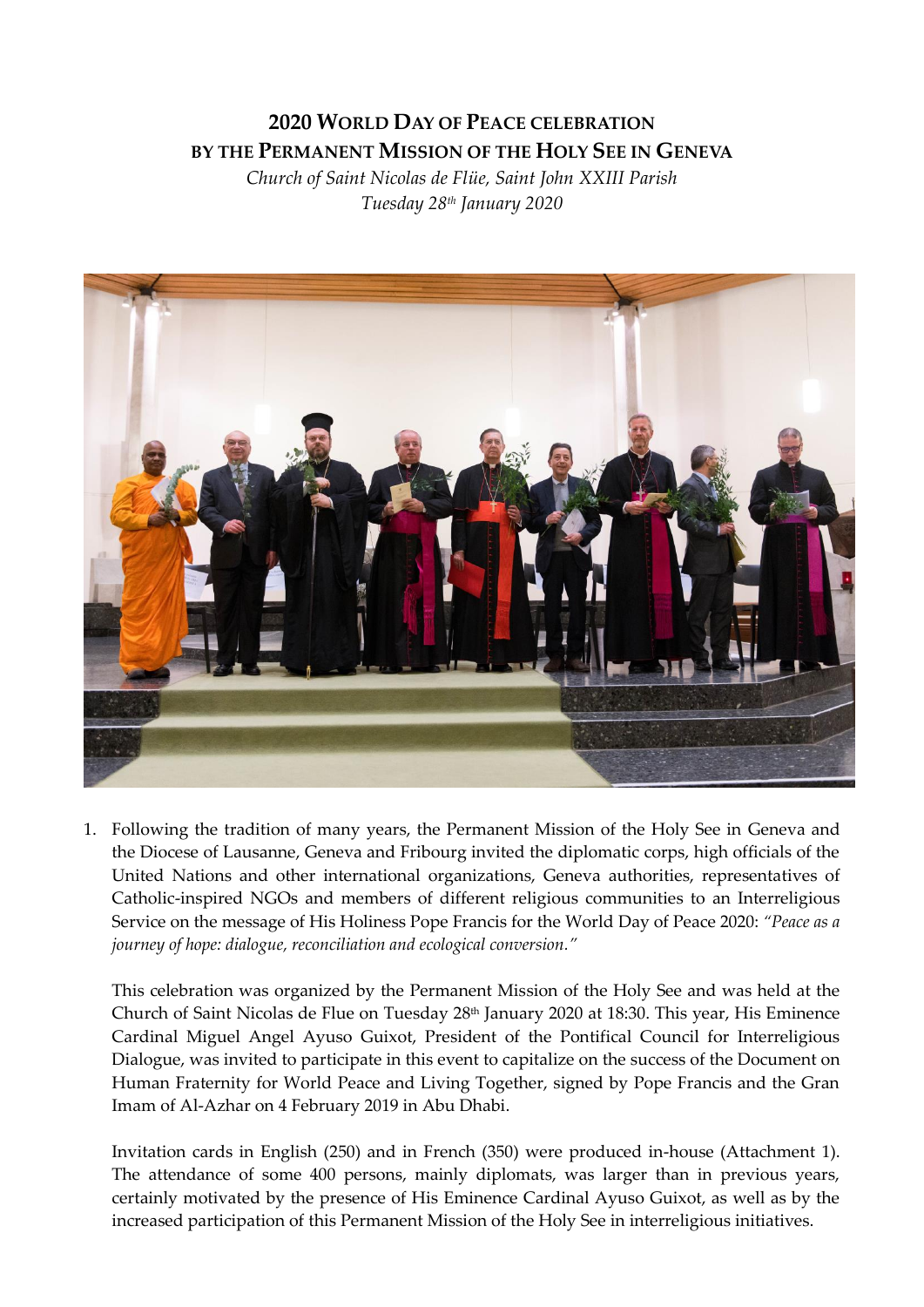

- 2. The representatives of the religious communities received an invitation on 12 September 2019 and on 13 December 2019 a letter with an advanced copy of the 2020 World Day of Peace Message of His Holiness Pope Francis. Following the order of appearance, the speakers at the 2020 Interreligious Service were:
	- − His Excellency Archbishop Ivan Jurkovič, Apostolic Nuncio and Permanent Observer
	- − His Eminence Cardinal Miguel Angel Ayuso, President of the Pontifical Council for Interreligious Dialogue
	- − Mr. Michel Benveniste, Liberal Jewish Community of Geneva
	- − Venerable Dhammika, Director of the International Buddhist Center of Geneva
	- − Pastor Emmanuel Fuchs, President of the Protestant Church of Geneva
	- − His Eminence Metropolitan Maxime of Switzerland, Orthodox Archdiocese of Switzerland
	- − Cheikh Khaled Bentounes, Honorary President of the International Sufi Association Alâwiyya

Some 350 copies of the bilingual (English/French) version of their interventions were prepared and distributed at the event (Attachment 2).

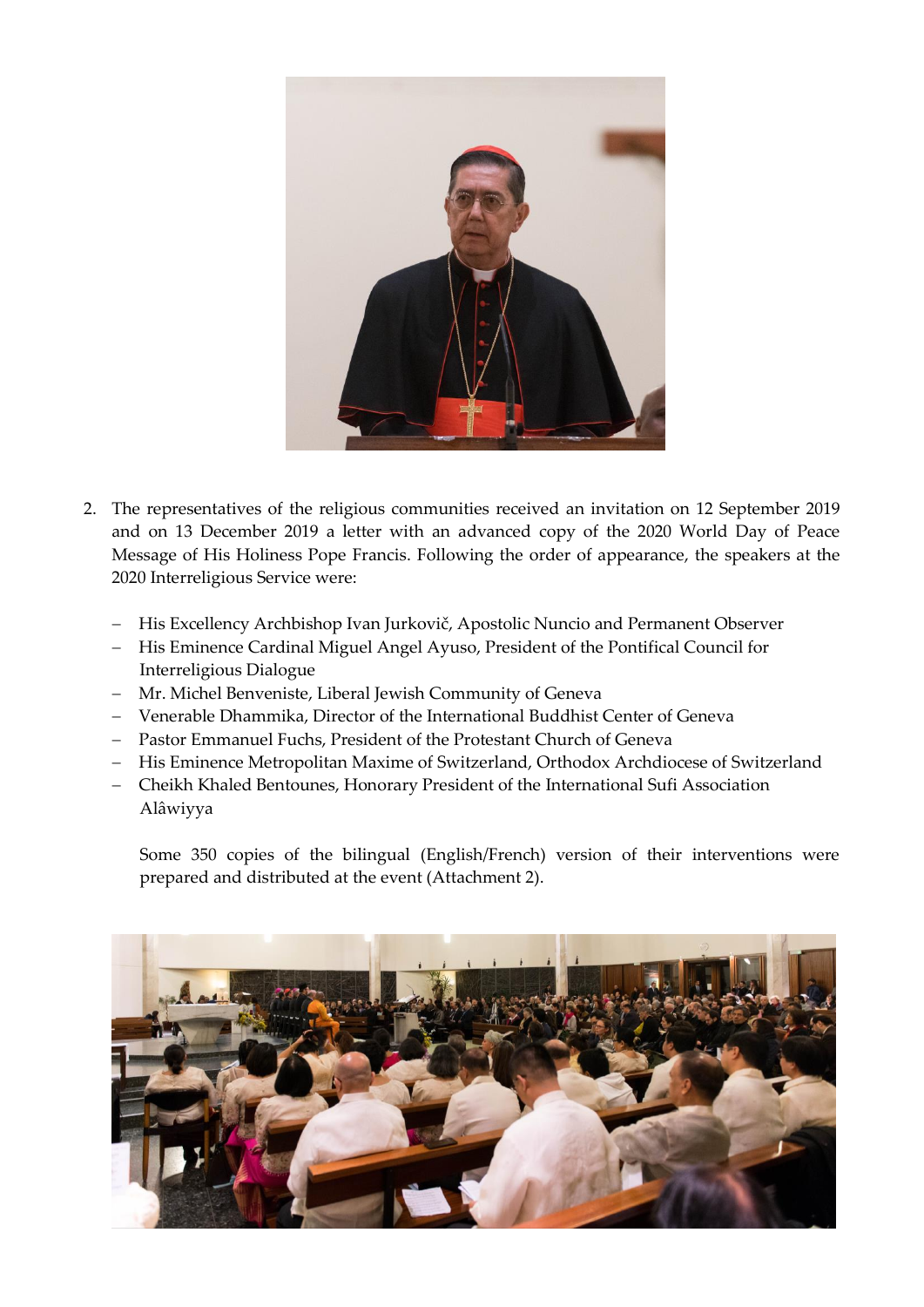3. The programme of the ceremony is attached (Attachment 3). Following the interventions of the speakers, the Universal Prayers, taken from the Message of the Pope, were read in the six official languages of the United Nations: Arabic, Chinese, English, French, Russian and Spanish.



The Interreligious Service counted with the participation of the Filipino Choir and the African Choir, both from the Saint John XXIII Parish, who contributed to enhance the universality of the Message of Peace of the Holy Father.



4. After the ceremony, a reception was held at the Parish Hall. The catering was done by AMALA, an international association of refugee and migrant women, who provided the aperitif at the request of the Permanent Mission of the Holy See. Volunteers from St. John XXIII Parish and the